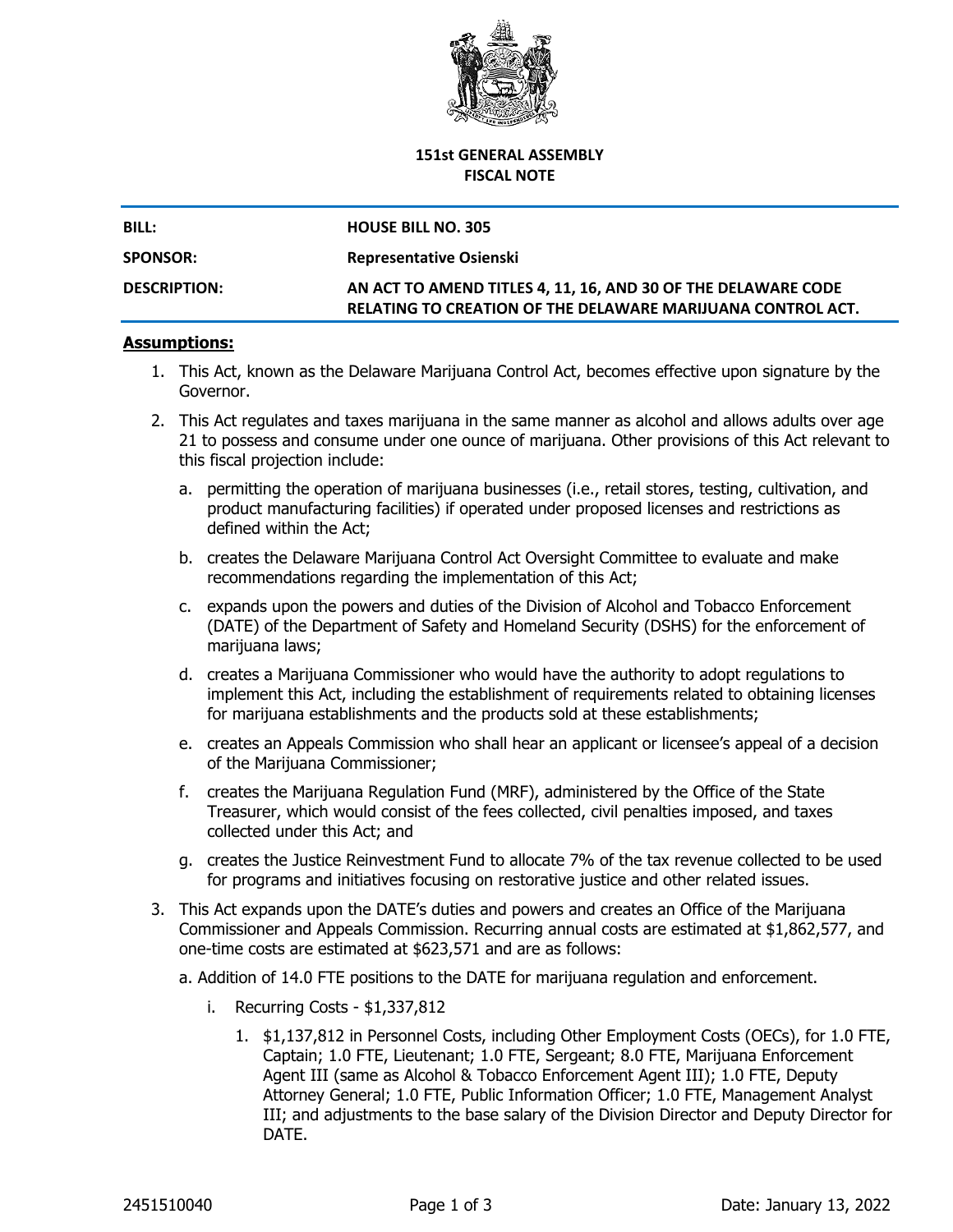- 2. \$200,000 for the estimated rent and utilities for a DATE marijuana facility to house the new positions.
- ii. One-Time Costs \$609,571
	- 1. \$100,000 to upgrade the current alcohol license tracking and violation system to accommodate marijuana.
	- 2. \$14,000 for travel needs for DATE to visit a regulated state(s) to observe marijuana regulation, enforcement, public health, and agricultural practices.
	- 3. \$75,000 for an external evidence storage building with security.
	- 4. \$20,000 startup costs for purchase, training, and equipping a drug detection K9 and equipping an existing vehicle in DATE's fleet.
	- 5. \$300,571 in supplies for equipment (uniforms, firearms, radios), computers, office furniture, and office supplies.
	- 6. \$100,000 for hiring a consultant to draft marijuana regulations and review the policies and procedures for marijuana regulation and enforcement.
- b. Addition of 5.0 FTE positions for the creation of an Office of the Marijuana Commissioner.
	- i. Recurring Costs \$524,765
		- 1. \$419,590 in Personnel Costs, including OECs, for 1.0 FTE, Marijuana Commissioner; 1.0 FTE, Deputy Marijuana Commissioner; 1.0 FTE, Deputy Attorney General; 1.0 FTE, Paralegal I; and 1.0 FTE, Administrative Specialist II.
		- 2. \$5,175 for estimated annual compensation and reimbursement of reasonable expenses related to creating a three-member Appeals Commission.
		- 3. \$100,000 for the estimated rent and utilities for a facility to house the new positions.
	- ii. One-Time Costs \$14,000 for computer equipment and office furniture startup costs for new positions.
- 4. The Department of Finance (DOF), Division of Revenue (DOR), anticipates a need for personnel to assess, collect, review taxpayer accounts to identify deficiencies of a retail marijuana tax and conduct necessary audits. Recurring annual costs are estimated at \$140,671, and one-time costs are estimated at \$1,034,600 and are as follows:
	- a. Addition of 7.0 FTE positions for collecting and auditing a marijuana tax.
		- i. Recurring Costs \$140,671 in Fiscal Year 2023 Personnel Costs, including OECs, for 1.0 FTE, Tax Auditor Supervisor; 3.0 FTE, Tax Auditor III; 2.0 FTE, Tax Auditor II, and 1.0 FTE, Tax Auditor I.
		- ii. One-Time Costs \$1,034,600
			- 1. \$1,000,000 for the creation of forms and programming of a new tax type in the revenue collection system.
			- 2. \$19,600 for computer equipment and office furniture startup costs for new positions.
			- 3. \$15,000 for the purchase of a safe for the anticipated collection of cash receipts.
- 5. The DATE anticipates that it would develop and execute a Memorandum of Understanding (MOU) with the Department of Health and Social Services (DHSS), Division of Public Health (DPH), which will require personnel for the enforcement of regulations associated with this Act. Recurring annual costs for the DPH are estimated at \$103,005, and one-time costs are estimated at \$16,800 and are as follows:
	- a. Addition of 6.0 FTE positions for investigating the regulated activities to assure compliance with applicable laws.